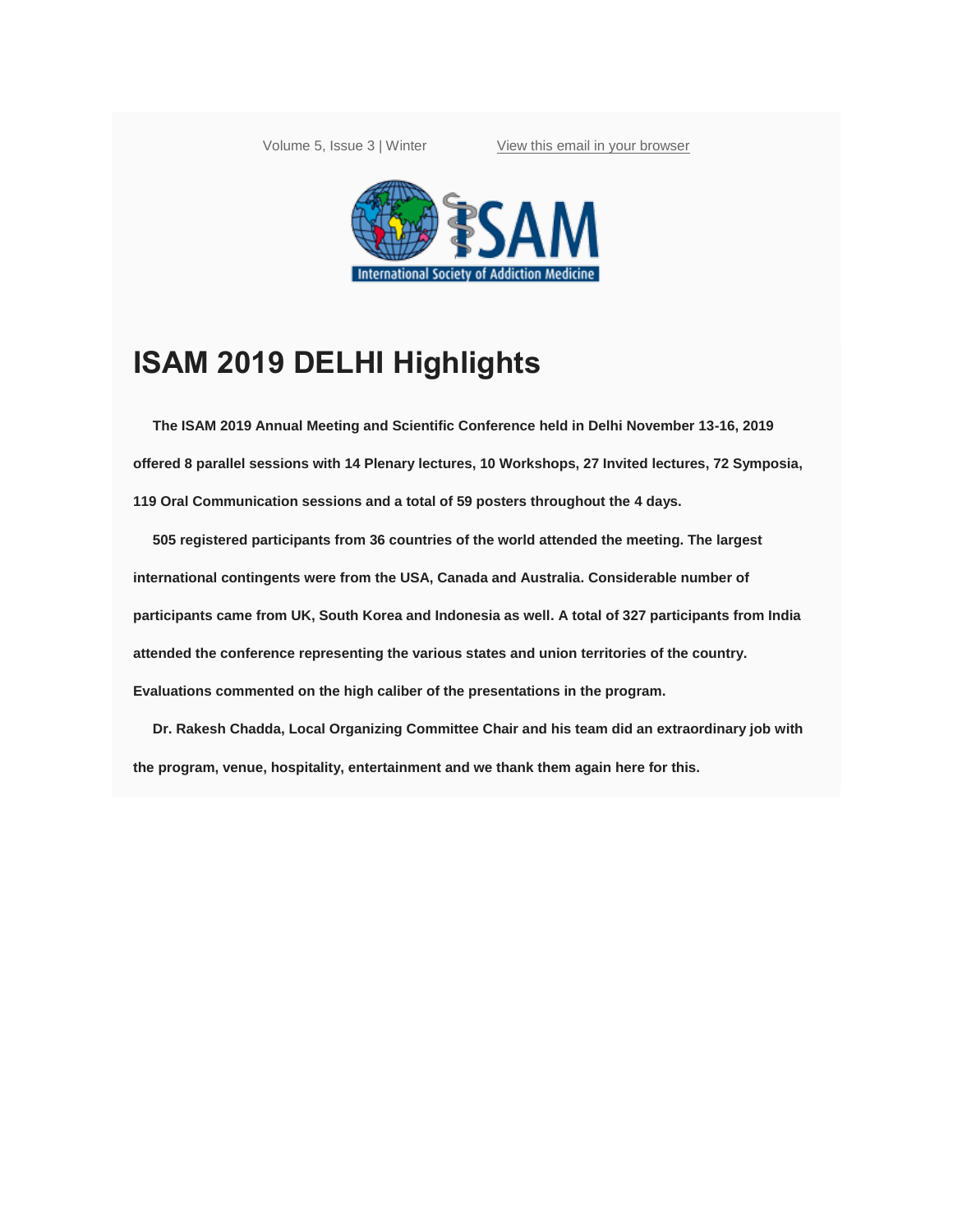

**Dr. Chadda opened the Conference with Special Sponsor Dr. Randeep Guleria, ISAM President Dr. Kathleen Brady, ISAM President–Elect Dr. Alex Baldacchino, LOC Secretary Dr. Anju Dhawan.**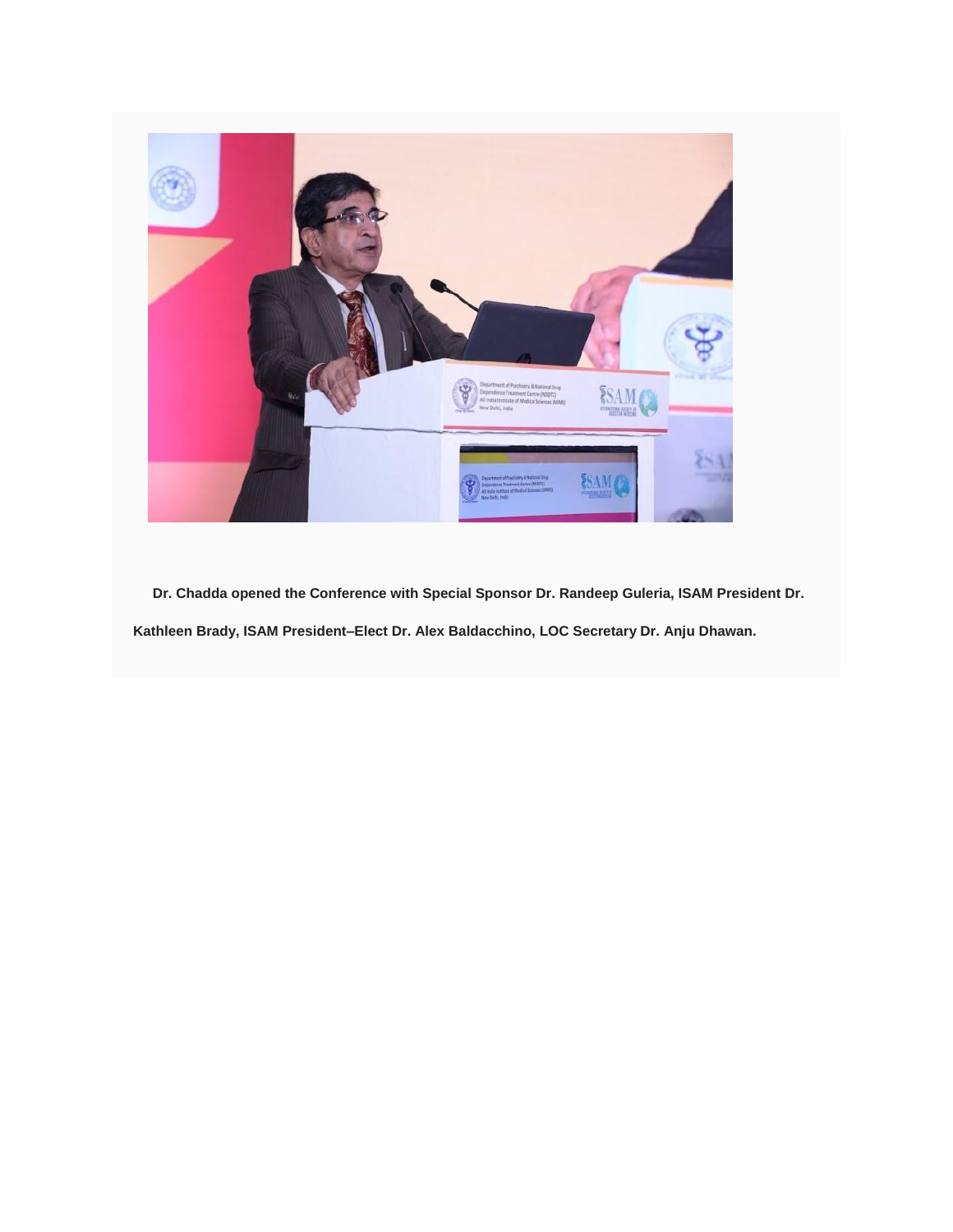

The Chief Guest presentation at the Inaugural session by the Honorable Union Minister of Social Justice and Empowerment, Shri Thaawarchand Gehlot.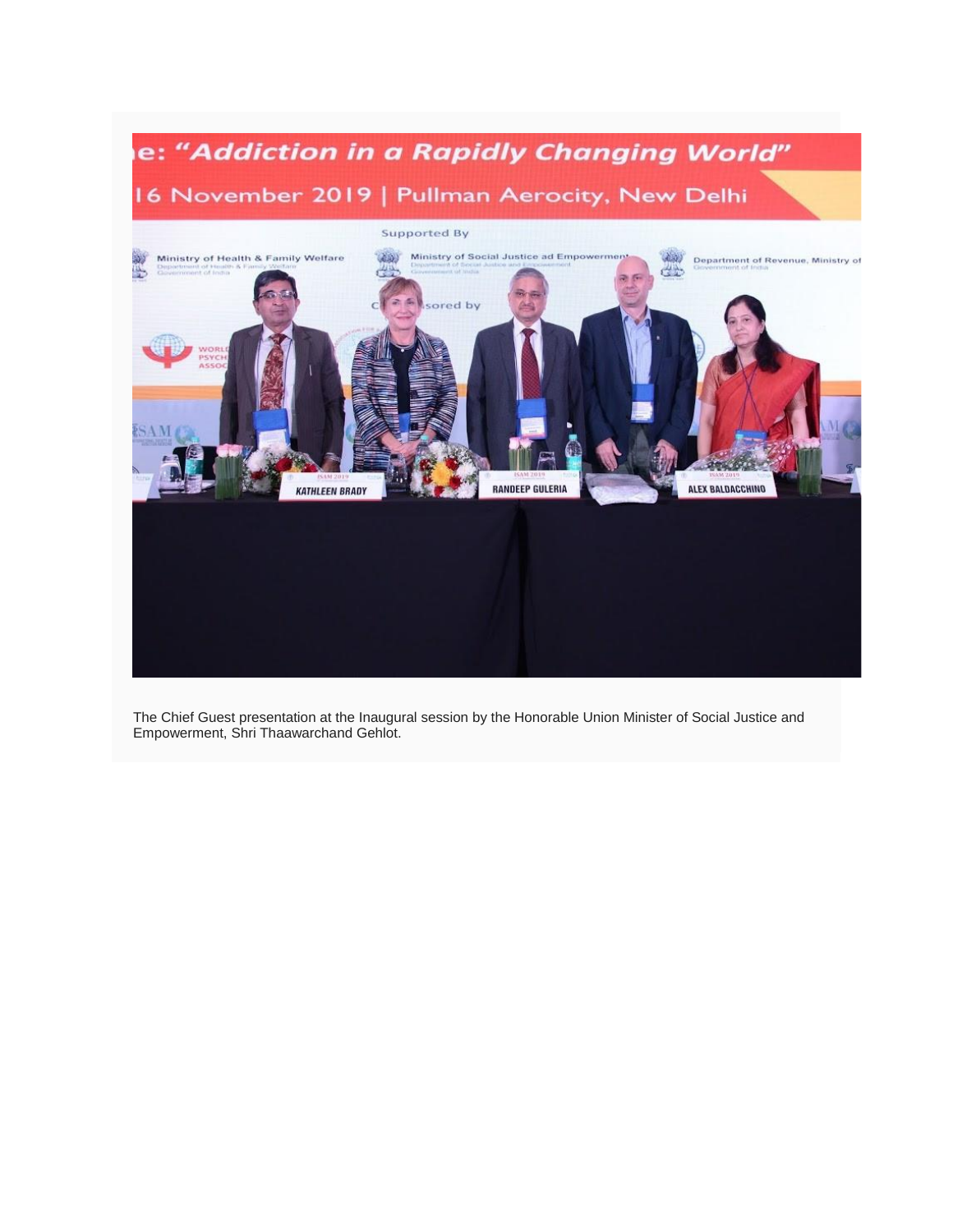

**Speakers included: Dr. Ivan Montoya from NIDA and Dr. Jag Khalsa, formerly of NIDA.**



There was also a momentous signing of and MOU for collaboration between ISAM and the World Association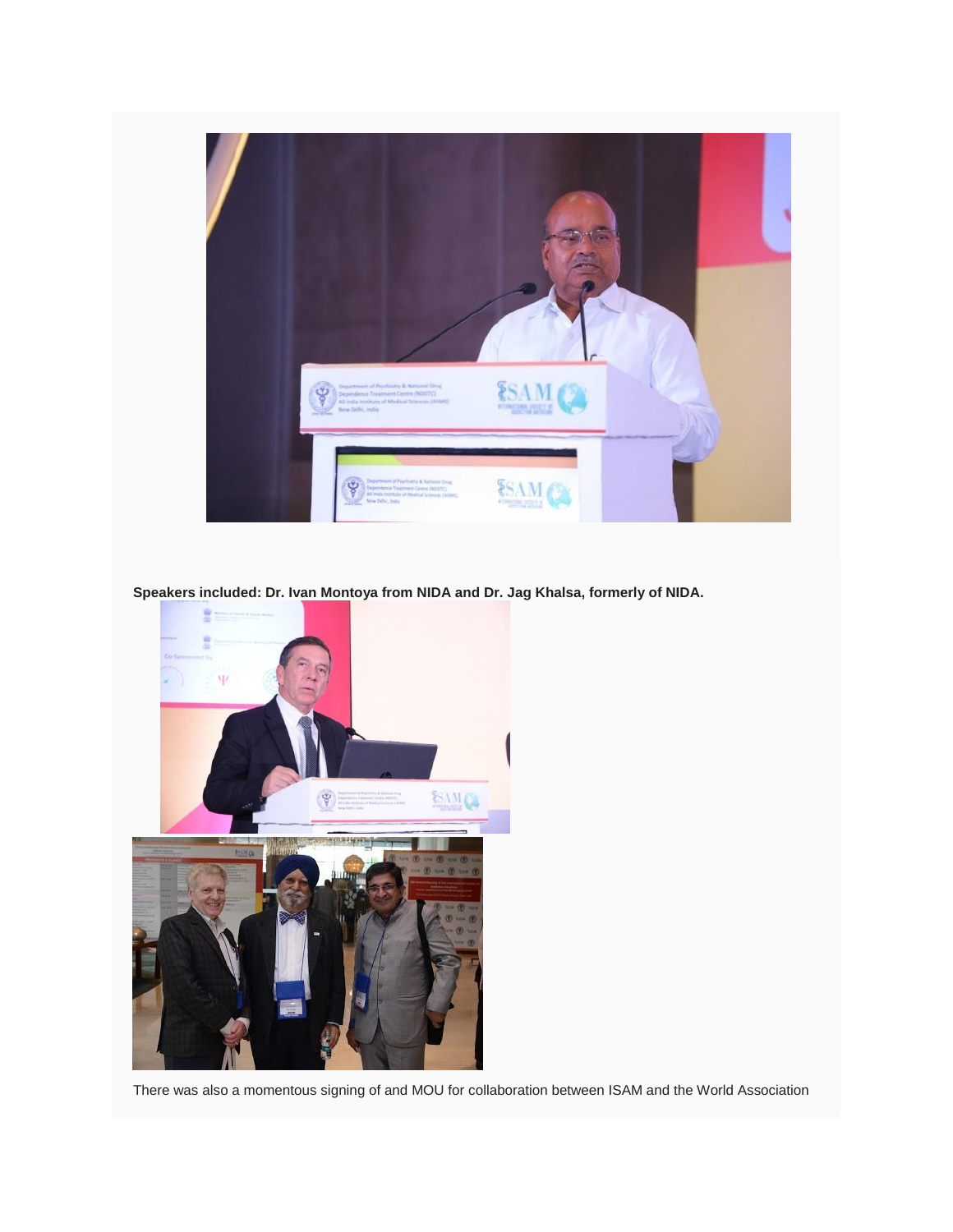of Dual Disorders (WADD). Dr. Brady and Dr. Baldacchino signed on behalf of ISAM and Dr. Icro Maremmani and Dr. Nesto Szerman on behalf of WADD during the ISAM Annual General Meeting on Nov 15^th.



The INTNSA - Indian Nursing Chapter for the World Nursing Association was also inaugurated – spearheaded by Sue Newton, Calgary (second from left) and Dr. Sandhya Gupta (8^th from left below).



**ISAM Fellowships, workshops and resources**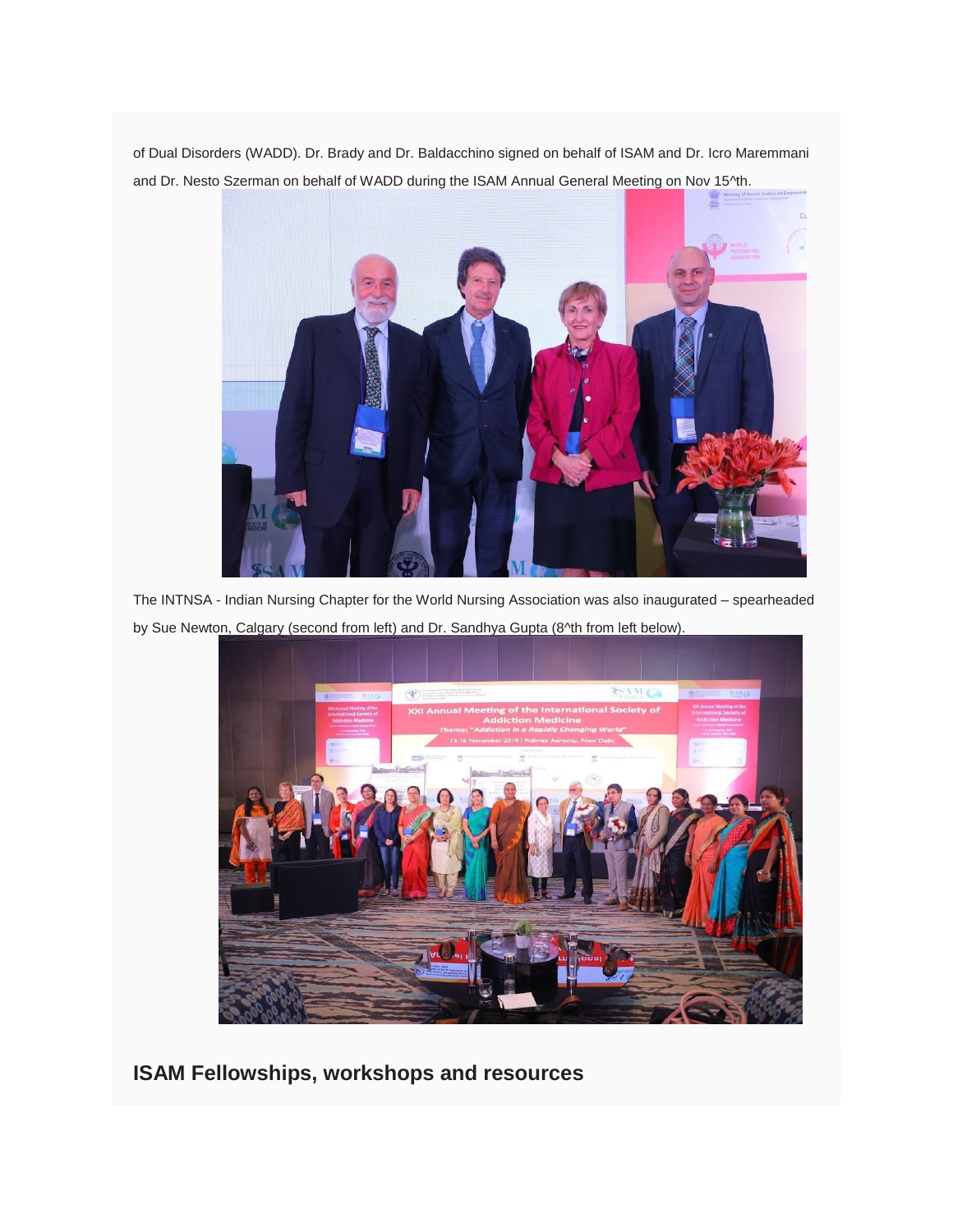**ISAM Fellows numbered 9 this year and gave presentations at the Fellows Symposium and interspersed with the topical sessions.**

| Dr. Mandana Sadghi, Tehran, Iran                                       | Dr. Jermaine Jones, New York USA         |
|------------------------------------------------------------------------|------------------------------------------|
| Dr. Bigya Shah, Lagankhel, Nepal                                       | Dr. Imelda Indriyani, Jakarta, Indonesia |
| Dr. Moses Camilleri, Zebbug, Malta                                     | Dr. Tianna Magel, Vancouver Canada       |
| Dr. Joseph Tay Wee Teck, Edinburgh, UK Dr. Parnian Rafei, Tehran, Iran |                                          |
| Dr. Venkata Lakshmi Narasimha, Bengaluru, India.                       |                                          |

**Two Fundamentals ISAM Workshops: Leadership and Training were offered and will be offered again at ISAM 2020 Victoria, Canada.**

**Several ISAM Committees such as the Education and Training Committee had opportunity to meeting during the conference.**

**We thank Dr. Chadda and his team for a successful ISAM 2019 Delhi and hope to welcome all to ISAM 2020 "Addiction Medicine and its Future" which will be held in Victoria, BC, Canada and then to ISAM 2021 Valletta, Malta. Information will be available on the webpage in the new year at www.isamweb.org.**

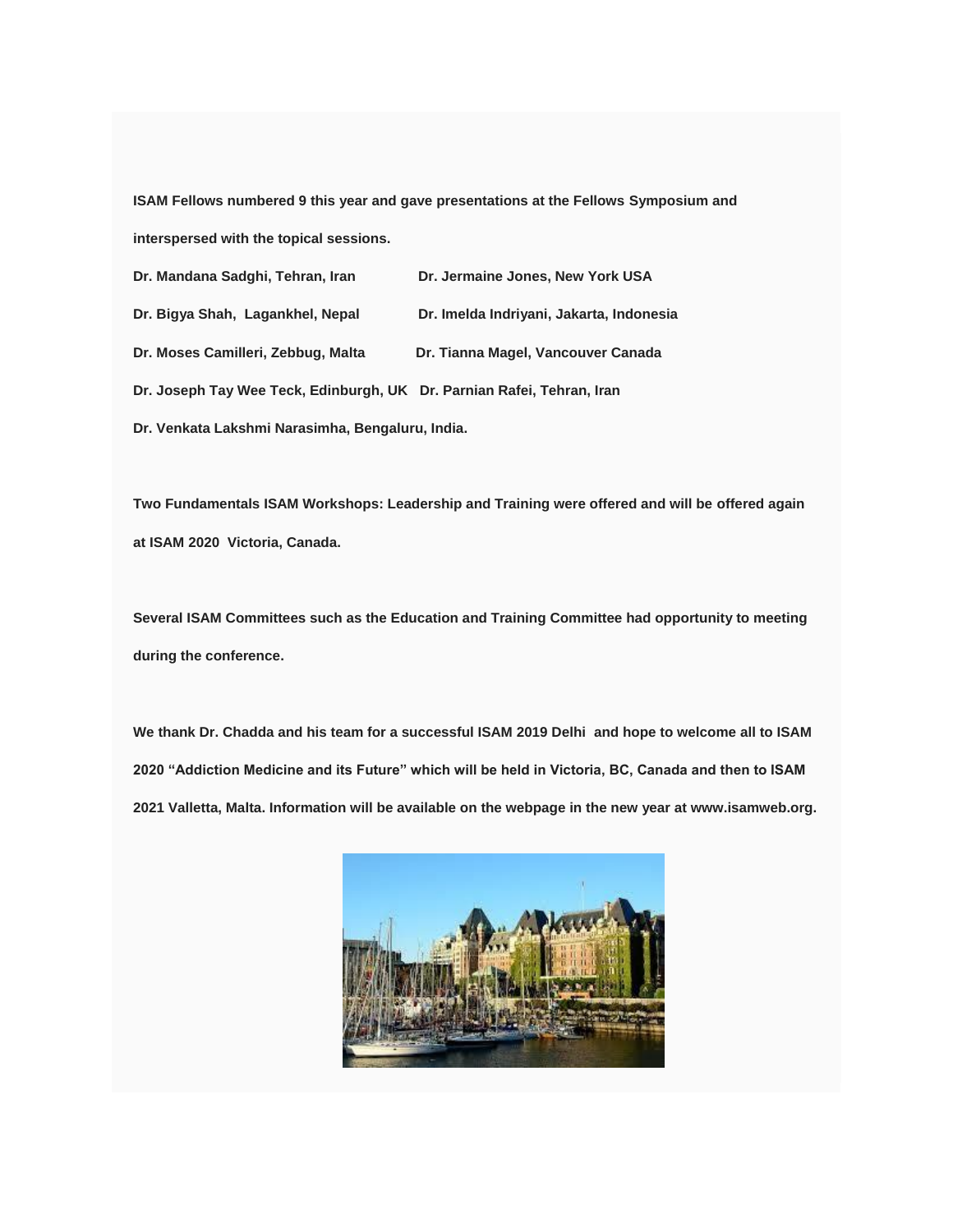**Save the date! The 2020 conference will be a joint venture with our sister society CSAM-SMCA, the Canadian Society of Addiction Medicine.**

#### **ISAM NEUROSCIENCES INTEREST GROUP**

**ISAM NIG "Sharing is Caring" Initiative**

**Following our recently published roadmap and strategic plan** 

**(https://www.frontiersin.org/articles/10.3389/fpsyt.2019.00877/abstract) , ISAM NIG is interested to provide a platform to encourage addiction neuroscience researchers to share their resources to promote quality of scientific evidence produced across the world. We hope this will promote potentials to reshape the daily practice of addiction in the international level with strong neuroscience evidence replicated in different contexts. These shared resources could be presented in the following categories:**

**\* Research Protocols: Principle investigators can share their detailed research protocols with other labs across the world to be replicated,**

**\* Assessment/Intervention Instruments: Developers can share their instruments (from fMRI tasks to cognitive training interventions) to be translated, culturally adapted and tested in different countries within the ISAM NIG network.**

**\* Multi-Site Research Collaboration Opportunities: Lab directors can post opportunities for other labs across the world to collect data together with the same protocol at the same time.**

**\* Supervision-Mentorship Opportunities (for students and junior researchers): Senior scientists in the field who are interested to remotely supervise brilliant students in other countries for addiction neuroscience projects can announce their willingness and criteria to accept remote mentees.**

**\* Educational Opportunity: Workshop/course organizers and authors of educational resources can**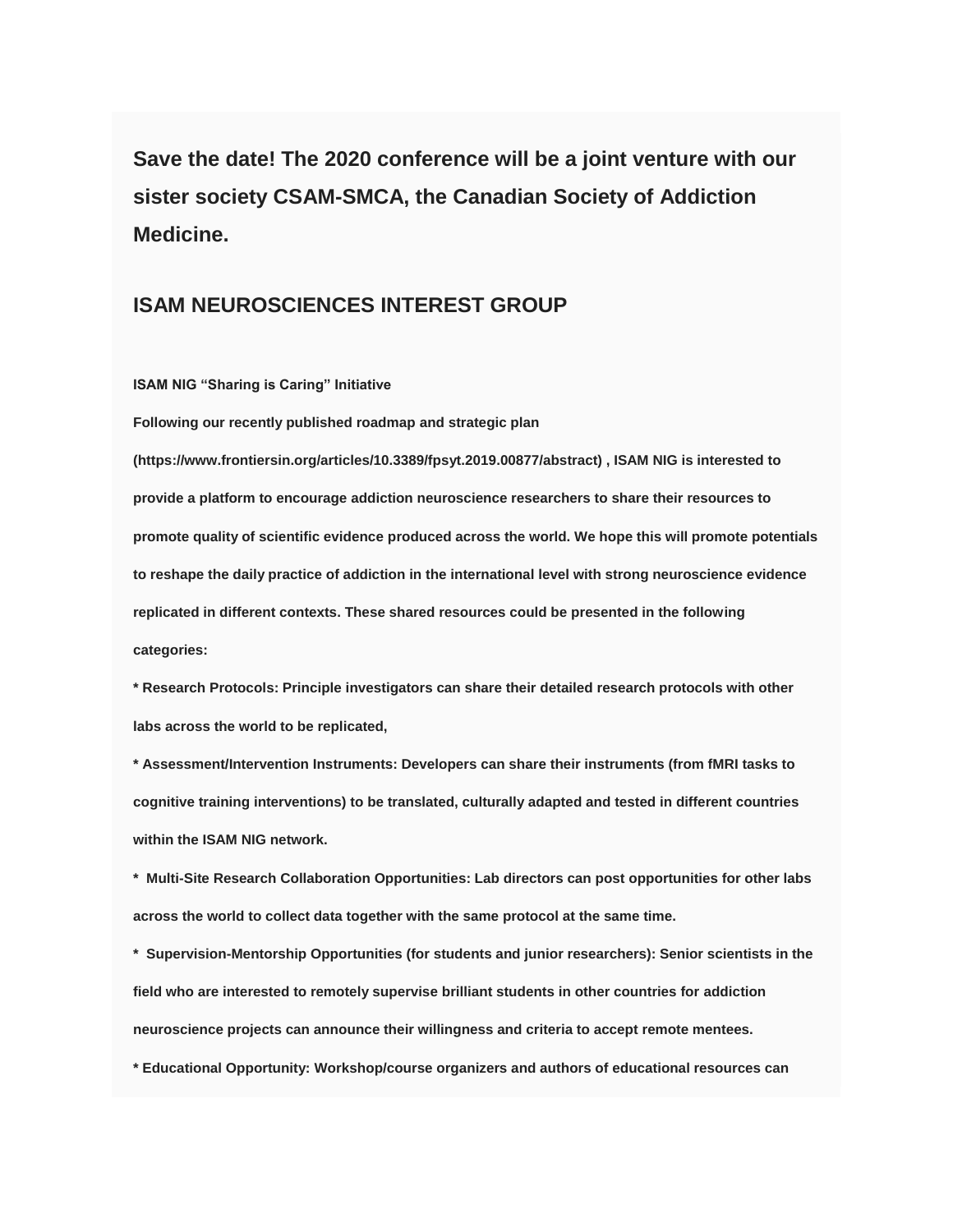**share the available opportunities to promote the quality of human resources in the field.**

**Sample Shared Resources:**

**1. LIBR MOCD: Drug cue reactivity (DCR) is widely used in experimental settings for both assessment and intervention in substance use disorders. There is a limitation in validated databases of pictorial cues available for different drug. Laureate Institute for Brain Research (LIBR) Methamphetamine and Opioid Cue Database (LIBR MOCD) provides a resource of validated images/tasks for DCR studies. Additionally, researchers can select several sets of unique but equivalent images based-on their psychological/physical characteristics for multiple assessments/interventions. The entire database and its fMRI tasks are available** [here](https://www.biorxiv.org/content/10.1101/731331v1)**.**

**The MOCD development team is extending this database for cocaine, cannabis, alcohol and nicotine. There is an interest in validating this database in different treatment settings and other countries. Please feel free to contact the development team if you need any further information: hekhtiari@laureateinstitute.org.**

**2. ENIGMA ACRI: The ENIGMA network brings together researchers to understand brain structure, function, and disease, based on brain imaging and genetic data. ENIGMA Addiction Working group has recently started a new initiative to harmonize research methods in the task-based fMRI to provide a platform for data sharing and large-scale meta-analysis in the future. This initiative has started with Addiction Cue Reactivity Initiative (ACRI). ENIGMA ACRI is developing a checklist and a consensus paper to harmonize the field with all future studies using fMRI drug cue reactivity. Those researchers who are interested to contribute may send an email to ENIGMA.ACRI@gmail.com.**

**3. INTAM: International Network of tES/TMS Trials for Addiction Medicine (INTAM) has recently published a consensus** [paper](https://doi.org/10.1016/j.neubiorev.2019.06.007) **with 76 authors from +50 member labs in 17 countries. INTAM is working**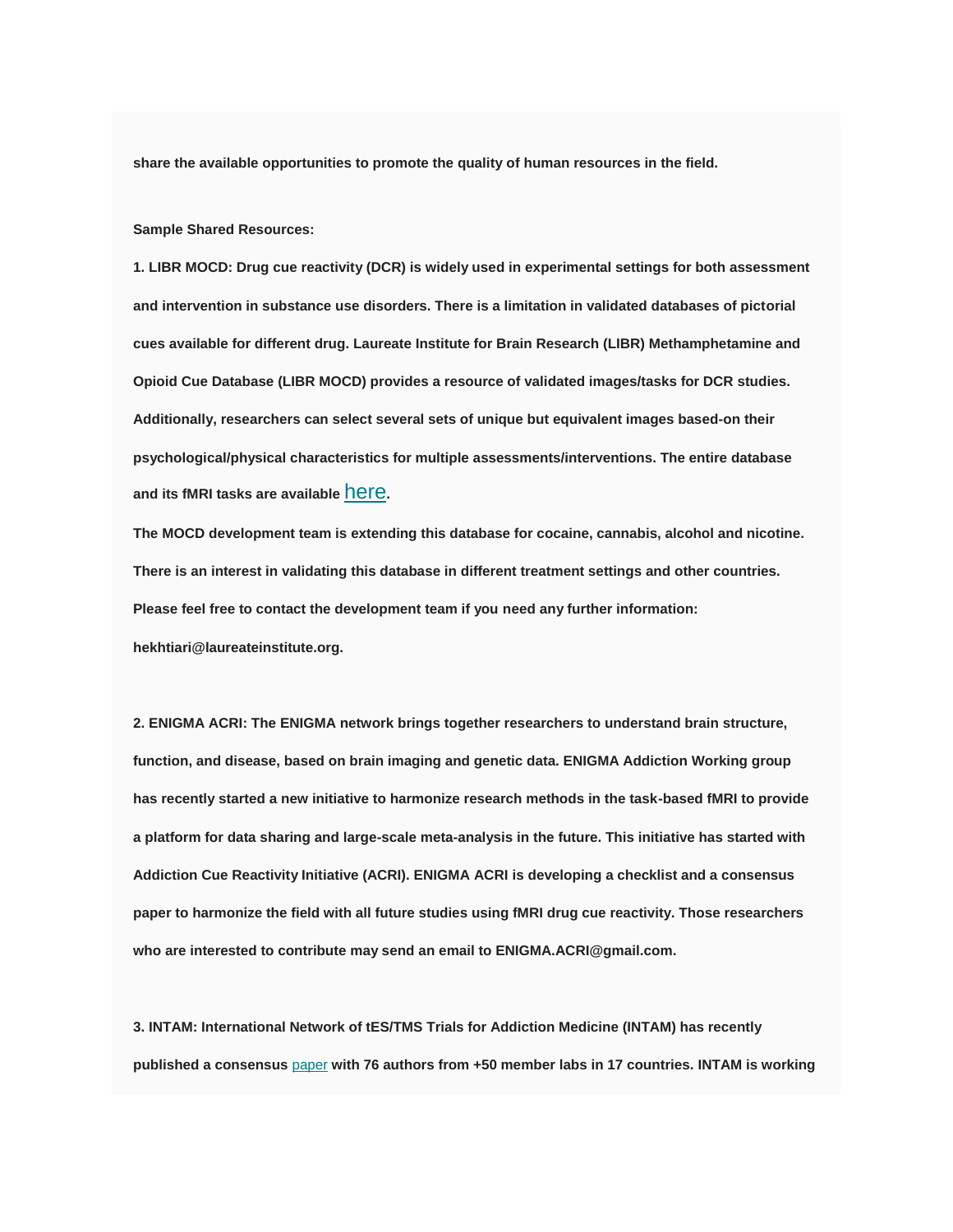**on a new methodological checklist and few shared protocols for brain stimulation studies in addiction medicine. To join INTAM network and learn more about its activity, you can send an email to INTAM2018@gmail.com. Please send us your posts for the resource you are interested to share with its supplements to ISAM.NIG@gmail.com for a rapid review. You can find previous INTAM webinars on** [YouTube](https://youtu.be/w7aUKFL41sQ)**.**

#### **PUBLICATIONS by ISAM Members**

### **"Processed Food Addict" Is this Me?**

Karren-Lee Raymond PhD (Addict. Med) ISAM CSAM-SMCA ASAM Email: Karren-Lee.Raymond@research.usc.edu.au | karren-lee@addictionology.com.au Phone: +61 421 758177 Address: University of the Sunshine Coast, Locked Bag 4, Maroochydore DC, Queensland, 4558 Australia. View on [Amazon.com.](https://www.amazon.com/dp/B081TSBV27) or Amazon.com.au.

**Clinical Manual of Youth Addictive Disorders**

**Yifrah Kaminer, M.D., M.B.A., and Ken C. Winters, Ph.D.**

**This long-awaited follow-up to the classic text Clinical Manual of Adolescent Substance Abuse Treatment presents the latest research on substance use and substance use disorders (SUDs) in adolescents 12–18 and emerging adults 18–25 years of age. This new manual offers a substantive update of the previous manual's 16 chapters, offering 7 additional chapters devoted to important new topics, such as pediatric primary care assessment and intervention, electronic tools, specific substances (e.g., cannabis, opioids, alcohol), and much more. Psychiatrists, psychologists, social workers, and substance abuse specialists, as well as applied researchers and public health professionals, will find this new manual a research-rich and clinically compelling resource for understanding disease course, prevention, diagnosis, substance-specific interventions, co-occurring disorders, and issues related to special populations.**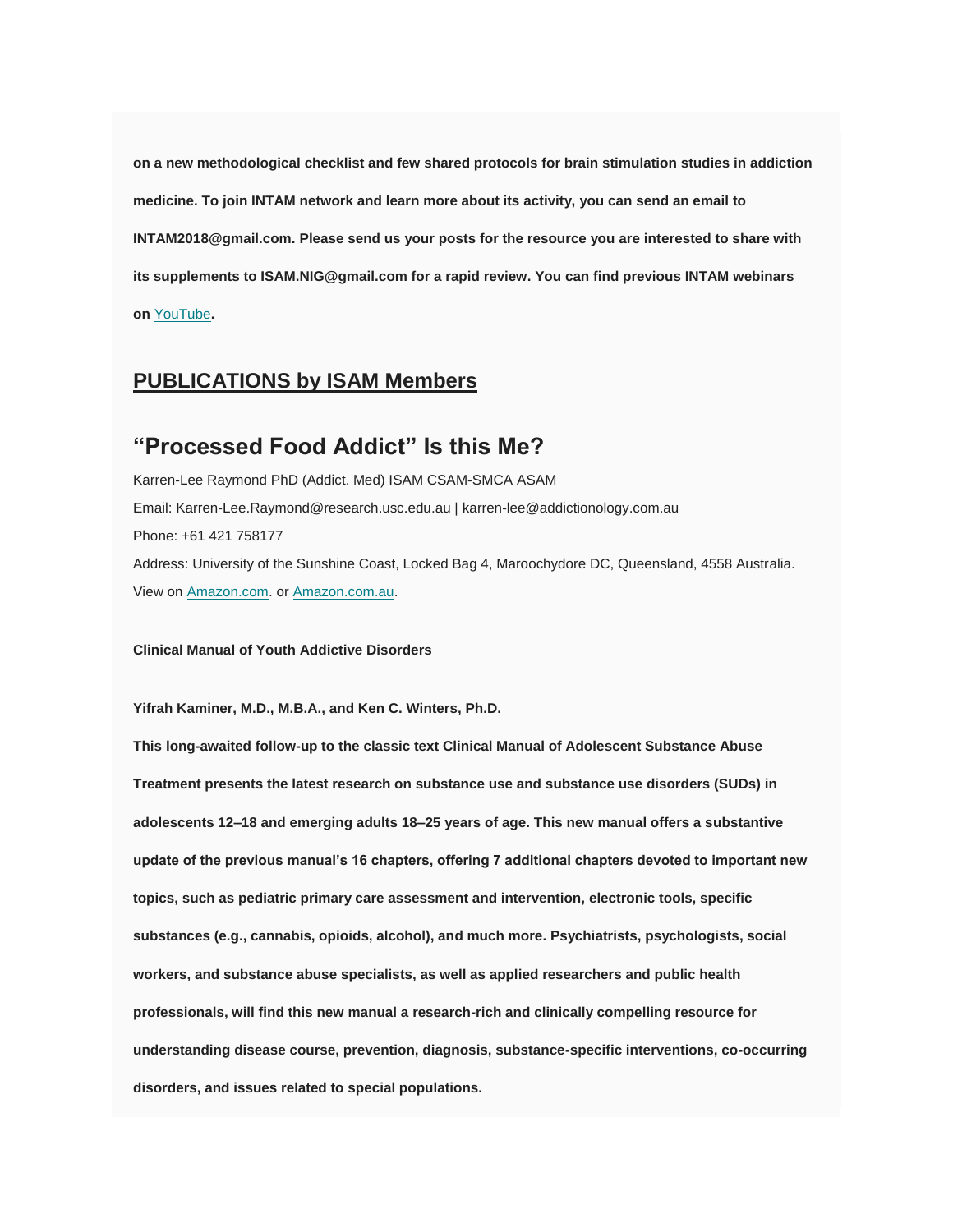**2020 656 pages ISBN 978-1-61537-236-2 Hardcover \$75.00 Item #37236**

**2020 656 pages ISBN 978-1-61537-281-2 eBook \$60.00**



# **HAPPY NEW YEAR**

**The Newsletter Editorial Board: Adrian Abagiu (Romania); Jenna Butner (USA); Susanna Galea-Singer (New Zealand); Jan Klimas (Canada).**

 $\mathbf{C}$ 

 $\bullet$ 

2